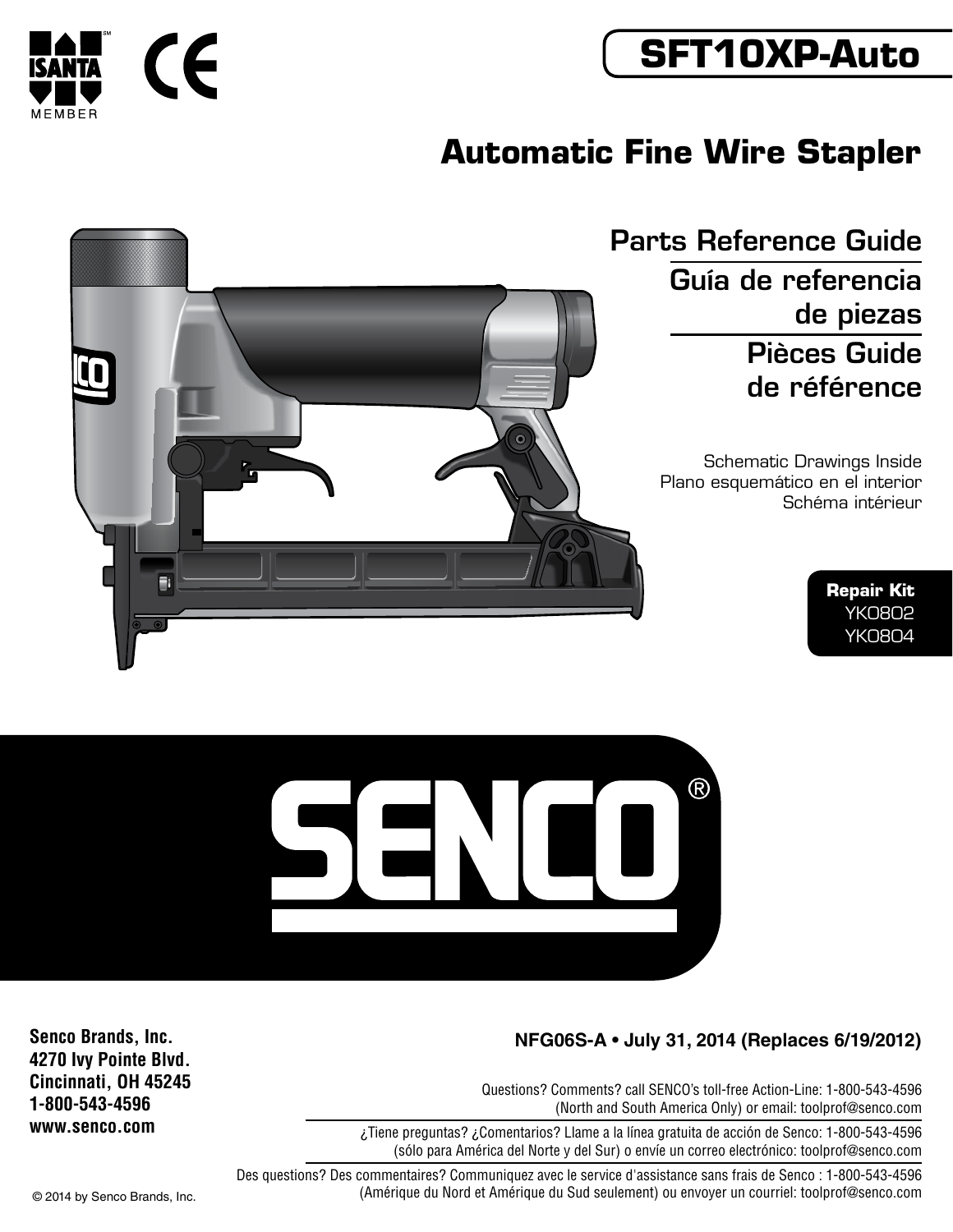

- \* Does Not Include O-rings
- \* No incluye sellos de gomas
- \* Joints exclus

AA0189

LB1291

BC0864

# BC0820

# Contents of YK0802 Kit ## Contents of YK0804 Kit



AA0192



ৰ





| Tool #                               |                 | <b>Model</b> | (A)    | $\left(\mathsf{B}\right)$ | $\odot$ | $\circledcirc$              |
|--------------------------------------|-----------------|--------------|--------|---------------------------|---------|-----------------------------|
| $\blacksquare$ 6S0101N A/D WIRE (US) |                 | I AD         |        |                           |         | EA0247 GA0581 FA0283 GA0697 |
|                                      | 6S2161N AT (EU) | IAI          | EA0256 |                           |         | GA0584 FA0296 GA0596        |
| 6S0121N C WIRE (US)                  | 6S2121N C (EU)  |              | EA0244 |                           |         | GA0580 FA0284 GA0589        |
|                                      | 6S2111N B (EU)  |              | EA0245 | GA0584                    |         | FA0287 GA0596               |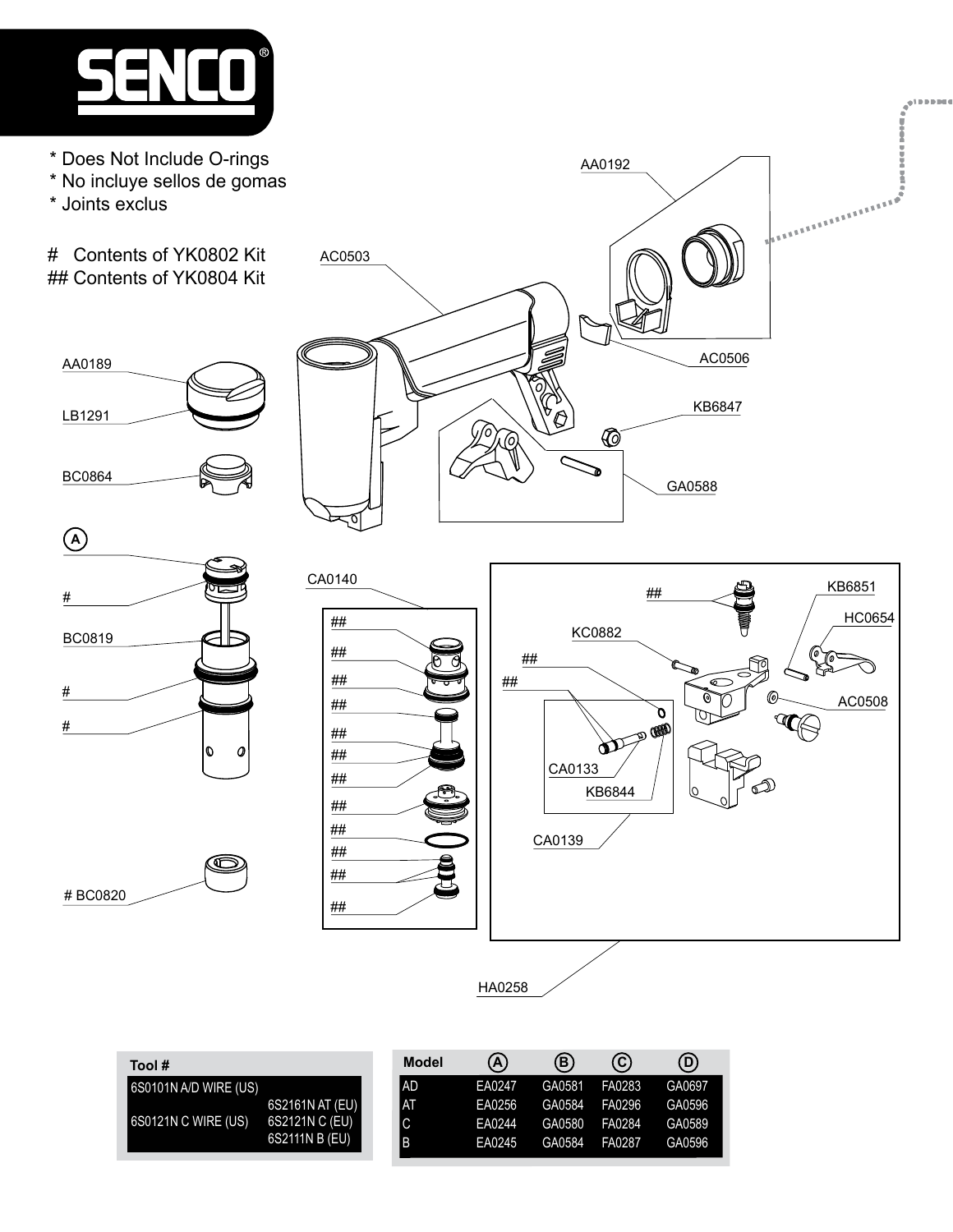## **Automatic Fine Wire Stapler SFT10XP-Auto**



4 *Recommended Plugs* Plugs shown smaller than actual size